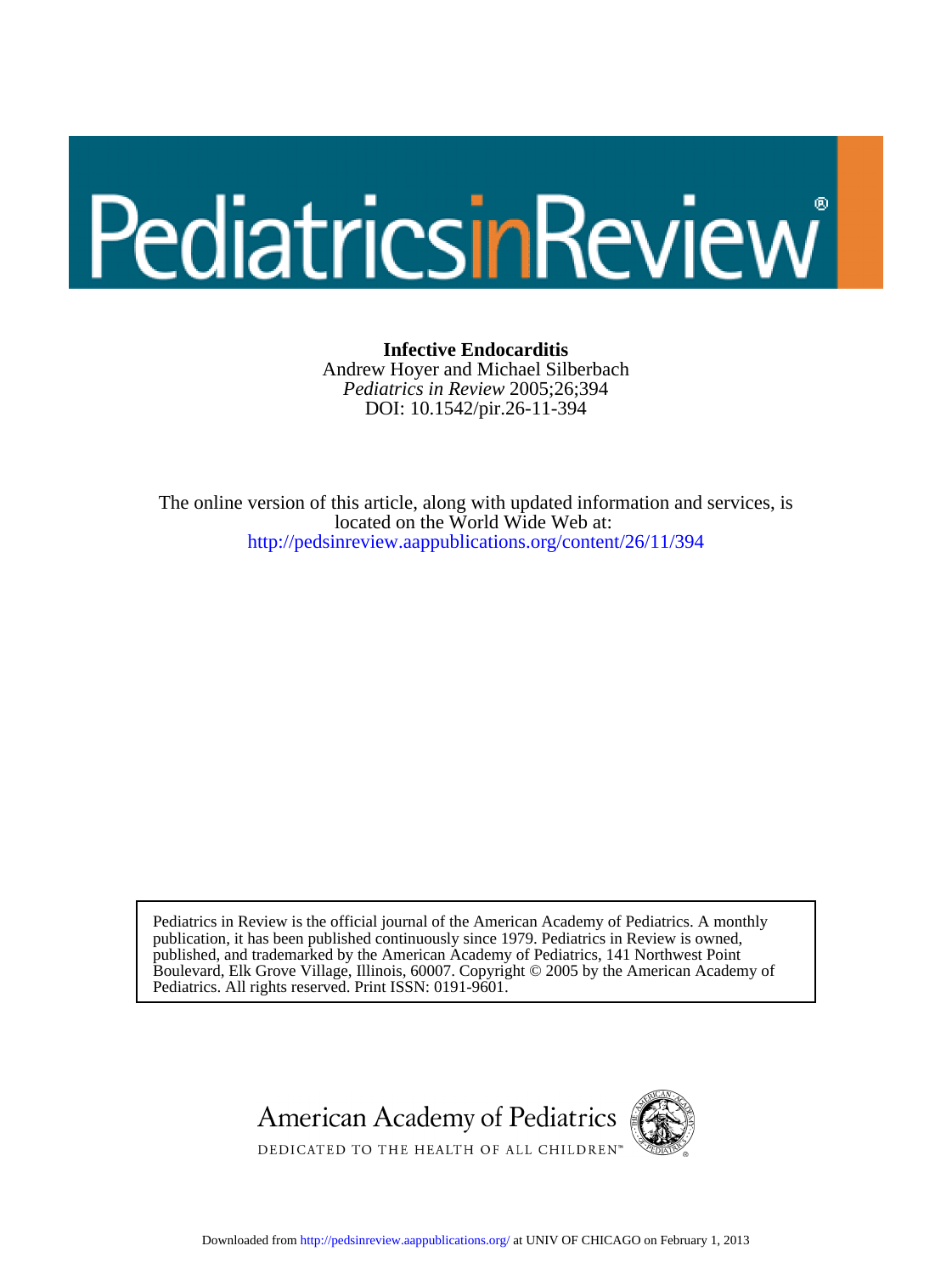# **Infective Endocarditis**

Andrew Hoyer, MD,\* Michael Silberbach, MD†

#### Author Disclosure Drs Hoyer and

Silberbach did not disclose any financial relationships relevant to this article.

## Objectives **After completing this article, readers should be able to:**

- **1. Discuss the epidemiology and pathogenesis of infective endocarditis.**
- **2. Describe the clinical manifestations of infective endocarditis.**
- **3. Define the microbiology of infective endocarditis.**
- **4. Explain issues related to the diagnosis and management of infective endocarditis.**

#### **Case Reports**

**Case 1**

*A previously healthy 4-year-old boy refuses to walk. He has a 7-day history of fever and fatigue.* His temperature is 101.3°F (38.5°C), and his heart rate is 120 beats/min. He has a new *systolic heart murmur. His right knee is warm and mildly swollen. He is admitted to the hospital for evaluation and treatment of possible septic arthritis and osteomyelitis. A blood culture is drawn the first day. The orthopedic surgeon drains fluid from the right knee. The next day, he remains febrile, the murmur persists, and gram-positive cocci grow from his blood and joint fluid. A cardiology consultation is requested to rule out endocarditis.*

#### **Case 2**

*A 12-year-old boy who has cyanosis and tetralogy of Fallot and last underwent surgery at the age of 4 years presents to the emergency department with a fever and appearing acutely ill. He has a narrowed conduit from the right ventricle to the pulmonary artery and an unrepaired ventricular septal defect. One week prior to admission, his mother pierced his ear at home. The ear subsequently became inflamed and swollen. After his initial presentation, his condition rapidly deteriorates, and he requires intubation and inotropic support. An echocardiogram demonstrates a mobile mass within the homograft conduit. Multiple blood cultures are*

### **Definitions**

| <b>Endarteritis:</b>        | Infection of the lining of blood vessels               |
|-----------------------------|--------------------------------------------------------|
|                             | (eg, in a patient who has postoperative                |
|                             | coarctation of the aorta)                              |
| Endocarditis:               | Inflammation of the valvular or mural                  |
|                             | endocardium, whether from an                           |
|                             | infection or from a noninfectious                      |
|                             | inflammatory process                                   |
| <b>Infective</b>            | Endocarditis caused by microorganisms                  |
|                             | endocarditis: (bacteria or fungi) involving either the |
|                             | heart or the great vessels (ie,                        |
|                             | endarteritis); the pathology also may                  |
|                             | include abscess formation                              |
| <b>Mycotic</b><br>aneurysm: | A term applied to fungal or bacterial                  |
|                             | infection within the wall of a vessel                  |
| <b>Mycotic</b>              | Endocarditis caused by fungus                          |
| endocarditis:               |                                                        |

*obtained before broad-spectrum antibiotics are initiated.* Staphyloccocus aureus *grows from the blood in fewer than 12 hours. Despite blood cultures obtained on subsequent days being sterile, his condition worsens. He is taken to the operating room, and the conduit is replaced. His recovery is uneventful.*

#### **Overview**

Few problems in pediatrics cause as much consternation as heart murmurs or positive blood cultures; their nexus raises concern for infective endocarditis (IE). This review provides the pediatrician with an evidence-based and practical framework for the evaluation and management of the febrile child who has a murmur.

#### **Epidemiology**

The epidemiology of endocarditis has changed in the modern era. Although it remains a rare diagnosis, the rate of IE may be increasing, and it is a frequent concern among pediatricians. The prevalence of rheumatic heart disease has decreased, and a population of patients who survive beyond infancy with severe congenital cardiac malformations has

\*Division of Pediatric Cardiology, Doernbecher Children's Hospital, Oregon Health & Science University, Portland, Ore. † Editorial Board.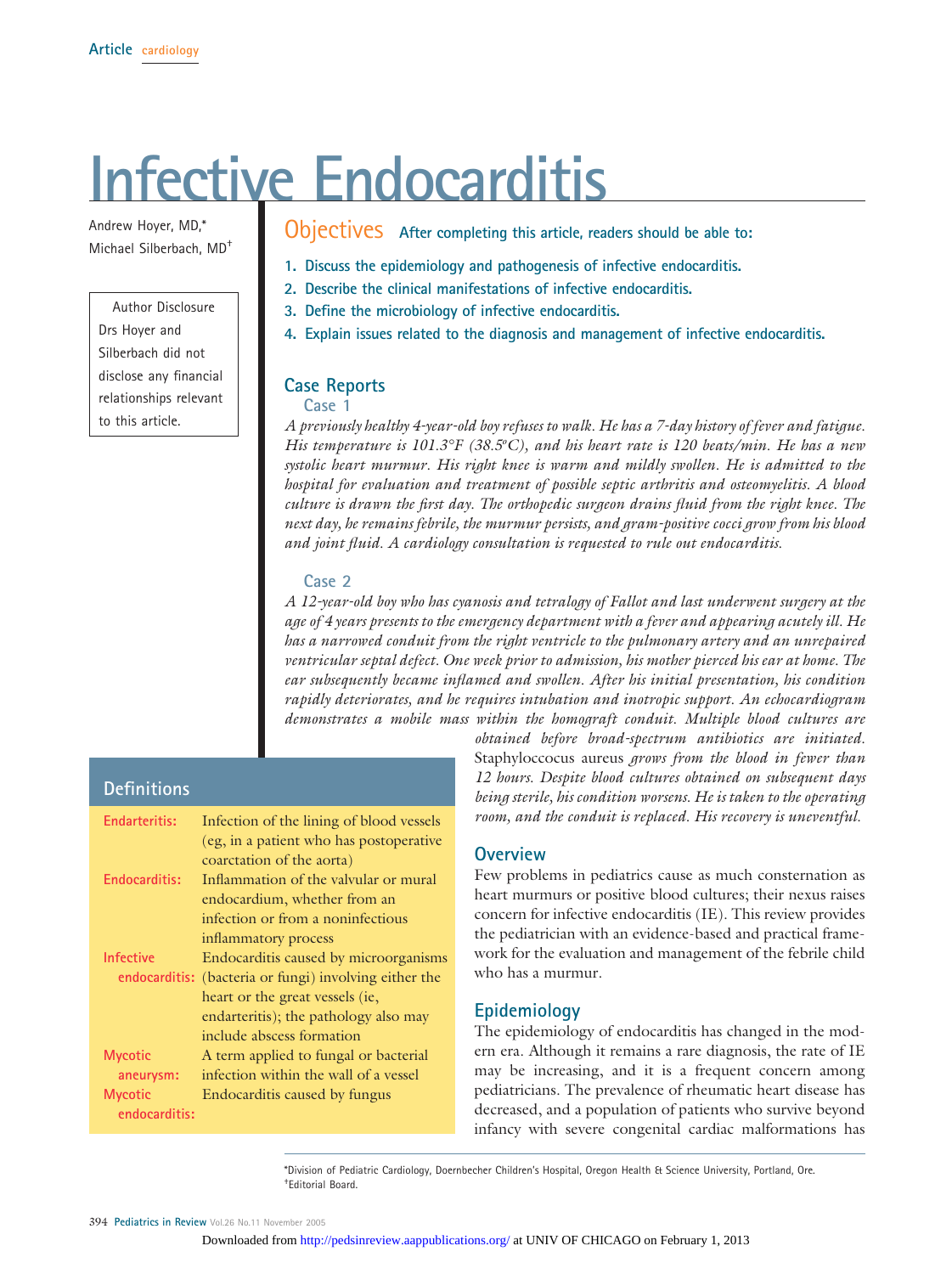emerged. Importantly, 90% of IE cases occur in individuals who have heart disease, usually congenital. In fact, IE may be the presenting sign of a bicuspid aortic valve. The increased use of invasive procedures in neonatal and pediatric intensive care units, however, has placed individuals whose hearts are structurally normal at risk.

Although most cases of IE are not procedure-related, certain procedures, such as dental extraction, rigid bronchoscopy, and tonsillectomy/adenoidectomy, are believed to increase the risk for IE in susceptible individuals, as do atopic dermatitis, acne, and poor dental hygiene. The American Heart Association considers a number of procedures to be low risk for IE, including restorative dentistry (when bleeding of the gums does not occur), local anesthetic injection in the mouth, tympanostomy tube insertion, endotracheal intubation, gastrointestinal endoscopy, urethral catheterization in uninfected tissue, cardiac catheterization, and circumcision. (A complete list is available at http://circ.ahajournals.org/ cgi/content/full/96/1/358.)

#### **Pathogenesis**

Bacteremia is relatively common; IE is not. IE tends to occur when bacteremia that has *a causative organism* is present in the setting of damaged cardiac or vascular endothelium. Bacteremia occurs in the postoperative setting; in immunocompromised patients; and in nonhospital settings such as after tooth-brushing, tattooing, body piercing, and intravenous street-drug use.

Gram-positive cocci are the most likely pathogens, although gram-negative rods and fungi can cause IE. Gram-positive cocci have a predilection for subendocardial connective tissue, especially fibronectin, that is exposed when endocardium is disrupted. Virulence factors and a unique "cytokine milieu," however, can cause other bacterial species to adhere to intact endocardium.

Congenital heart disease (postsurgical or unrepaired) is a major risk factor for IE. For individuals undergoing evaluation for IE who do not have previously known heart disease, bicuspid aortic valve is the most common newly discovered cardiac malformation. Jets of blood spurting through a regurgitant mitral valve, a patent ductus arteriosus, or a ventricular septal defect can damage the endothelium and deposit bacteria at the site of injury. For unknown reasons, disrupted endocardium usually occurs at the low-pressure side of the jet (except in aortic stenosis, in which the vegetations occur on the ventricular side of the leaflets).

Foreign materials such as homograft tissue and Gore-Tex® also can serve as infectious loci in postoperative patients. Central lines that protrude into the right atrium

or cross the tricuspid valve annulus can damage endocardial tissue.

The current theory of pathogenesis is that exposed fibronectin at the site of injury induces the clotting cascade and fibrin deposition. The blood stream delivers microbes into the clot, where they thrive in a relatively avascular environment. The original nidus of infection grows into a vegetation that encases the bacteria inside an organized, often calcified, mass. Vegetations that occur on valve leaflets can be very destructive, causing valve regurgitation and heart failure. Pieces of bacteriacontaining vegetation may embolize to the lungs, brain, kidney, or extremities. Bacteria can infiltrate deeper tissues of the heart or arteries, causing abscesses.

Noncardiac manifestations of IE, originally believed to be due to vegetative emboli, now are recognized as immunologic phenomena. Circulating immune complexes, rheumatoid factor, and other evidence of inflammation persist even after the blood is sterilized, and their disappearance can serve as a marker of successful therapy.

In one prospective study of patients who had congenital heart disease, S*treptococcus viridans* and *S aureus* both were found in 23% of the total of culture-positive IE cases, followed by beta-hemolytic streptococci (9%) and *Staphylococcus epidermidis* (9%). Gram-negative organisms cause IE less commonly, probably due to their inability to bind fibronectin. The gram-negative rods that cause IE are the so-called "HACEK" organisms (*Haemophilus* sp*, Actinobacillus [Haemophilus*] *actinomycetemcomitans*, *Cardiobacterium hominis*, *Eikenella* sp, and *Kingella kingae*). Fungi also can cause infective endocarditis. The most common fungus is *Candida*, followed by *Aspergillus*.

#### **Clinical Findings**

The diagnosis of IE should be considered in any child who has unexplained fever and is known to have heart disease. IE, outside of the immediate postoperative period, usually presents as an indolent disease, so-called "subacute bacterial endocarditis." Fulminant IE, as presented in Case 2, has been called acute bacterial endocarditis. These terms are employed less commonly as physicians have sought to describe the specific cause of the infection rather than a general syndrome. Besides fever, common symptoms include myalgia, arthralgia, headache, and generalized malaise. A history of anorexia and weight loss is common. The classic signs, such as Roth spots, Janeway lesions, and Osler nodes, are very rare in children (Table 1). Splinter hemorrhages also are rare and nonspecific. Almost all patients who have IE have a murmur, although it may be an innocent murmur caused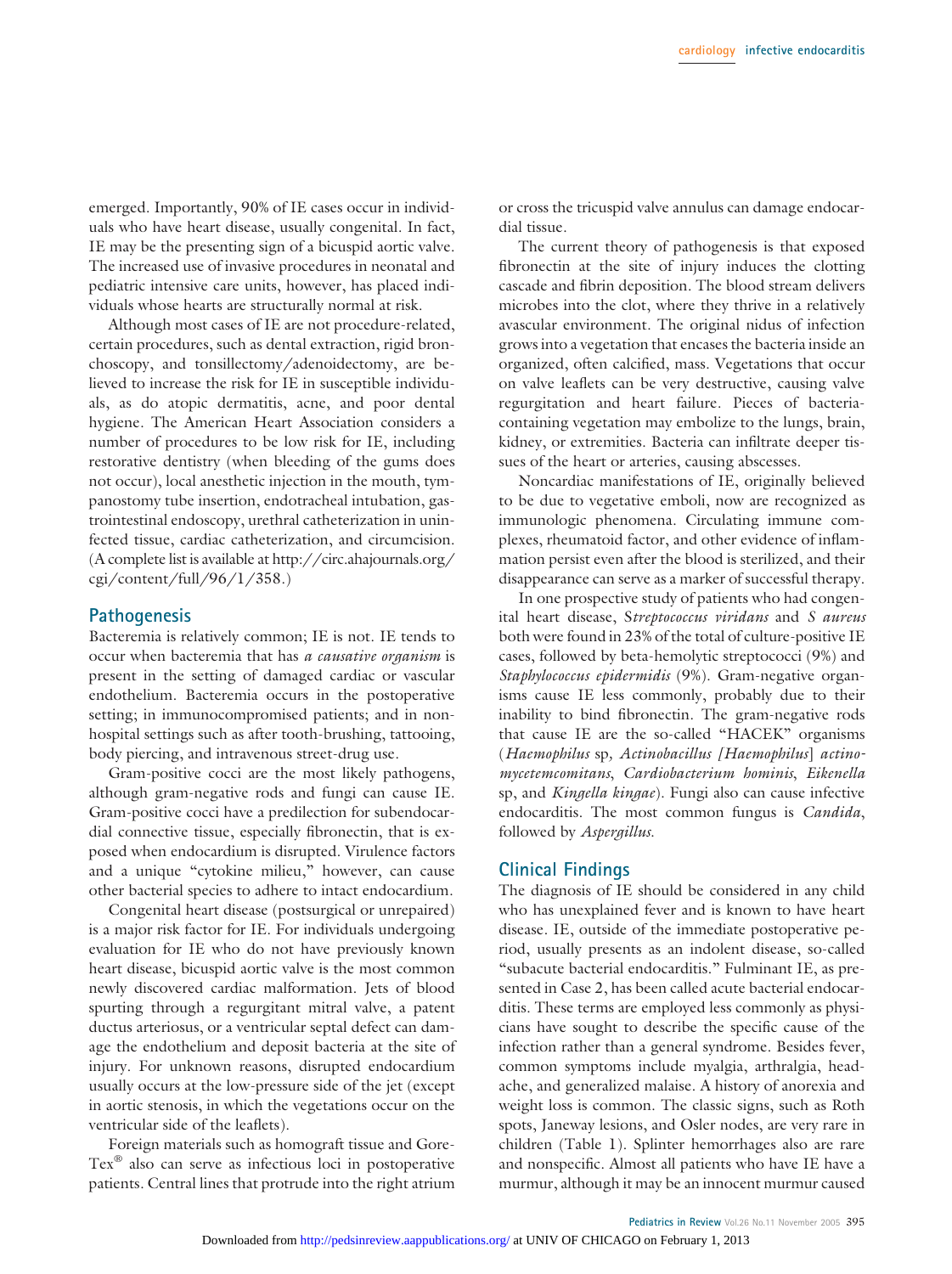# **Table 1. Presenting Signs in 73 Children Who Had 76 Episodes of Infective Endocarditis**

| Sign                             | Number (%) |
|----------------------------------|------------|
| Fever                            | 75 (99)    |
| Petechiae                        | 16(21)     |
| Changing murmur                  | 16(21)     |
| Dental caries                    | 11(14)     |
| Hepatosplenomegaly               | 11(14)     |
| Congestive heart failure         | 7(9)       |
| Splenomegaly                     | 5(7)       |
| Splinter hemorrhages             | 4(5)       |
| Retinal hemorrhages (Roth spots) | 4(5)       |
| Osler nodes                      | 3(4)       |
| <b>Arthritis</b>                 | 2(3)       |

From Martin JM, Neches WH, Wald ER. Infective endocarditis: 35 years of experience at a children's hospital. *Clin Infect Dis.* 1997;24: 669 – 675. Used with permission from the University of Chicago Press.

by turbulent flow through a left ventricular outflow tract during the high-output state associated with a severe systemic illness. (See Table 1 for an estimated frequency of presenting signs.)

#### **Diagnosis**

The definitive diagnosis of IE is elusive and often requires input from pediatricians, infectious disease specialists, laboratory microbiologists, and cardiologists. A variety of worrisome factors affects the clinician's attempts to make this diagnosis: heightened concern for missing or not treating a condition that has a potentially fatal outcome, the potential need for weeks or months of intravenous therapy, the uncertainty in diagnosing culturenegative endocarditis, and the high prevalence of innocent murmurs in children during illness.

#### **Duke Criteria**

The lack of a consistent, evidence-based method to establish the diagnosis of IE prompted the creation of the Duke Criteria (Tables 2 and 3). This system employs a combination of clinical, microbiologic, and echocardiographic criteria to determine the likelihood of IE similar to the use of the Jones Criteria in the diagnosis of rheumatic fever. The utility of the Duke criteria in diagnosing IE in pediatric patients has been established. Effective blood culturing technique is key to the successful diagnosis of IE using the Duke Criteria (Table 4).

# **Table 2. Modified Duke Criteria for the Diagnosis of Infective Endocarditis (IE)**

#### **Definite IE**

- **Pathologic evidence of intracardiac or embolized vegetation or intracardiac abscess OR**
- **Clinical criteria: two major, or one major and three minor, or five minor criteria (see Table 3)**

#### **Possible**

● **One major and one minor or three minor criteria**

#### **Rejected**

- **Firm alternate diagnosis**
- **"IE syndrome" resolved within 4 days of antibiotic therapy**
- **No pathologic evidence of IE at surgery or autopsy within 4 days of antibiotic therapy**
- **Case does not meet "possible IE" criteria**

Modified from Li JS, Sexton DJ, Mick N, et al. Proposed modifications to the Duke Criteria for the diagnosis of invective endocarditis. *Clin Infect Dis.* 2000;30:633– 638. Used with permission from the University of Chicago Press.

#### **Echocardiography**

The echocardiographic findings that constitute IE in the Duke scheme are: 1) vegetation on a valve or supporting structure (Figure), 2) abscess, or 3) new partial dehiscence of a prosthetic valve. Because these findings are relatively rare in children, the diagnosis often must be considered in the absence of echocardiographic evidence. Indeed, when the overall suspicion for IE is low, echocardiography is of little value.

Transesophageal echocardiography (TEE) is of proven utility in adults, in whom acoustic penetration often is limited by a thick chest wall or by the air-filled lungs. Such problems are less common in children, in whom TEE should be reserved for those who have poor echo windows, in whom prosthetic valves cause "shadowing," and in whom the transthoracic echocardiography (TTE) view appears normal despite a high index of suspicion for IE.

#### **Culture-negative IE**

Retrospective studies suggest that blood cultures may be persistently negative in approximately 5% of cases of IE. In such a situation, numerous blood cultures, prolonged culture periods, studies of surgically isolated vegetations or emboli, and serologic investigations (antibody titers and polymerase chain reaction tests) fail to identify the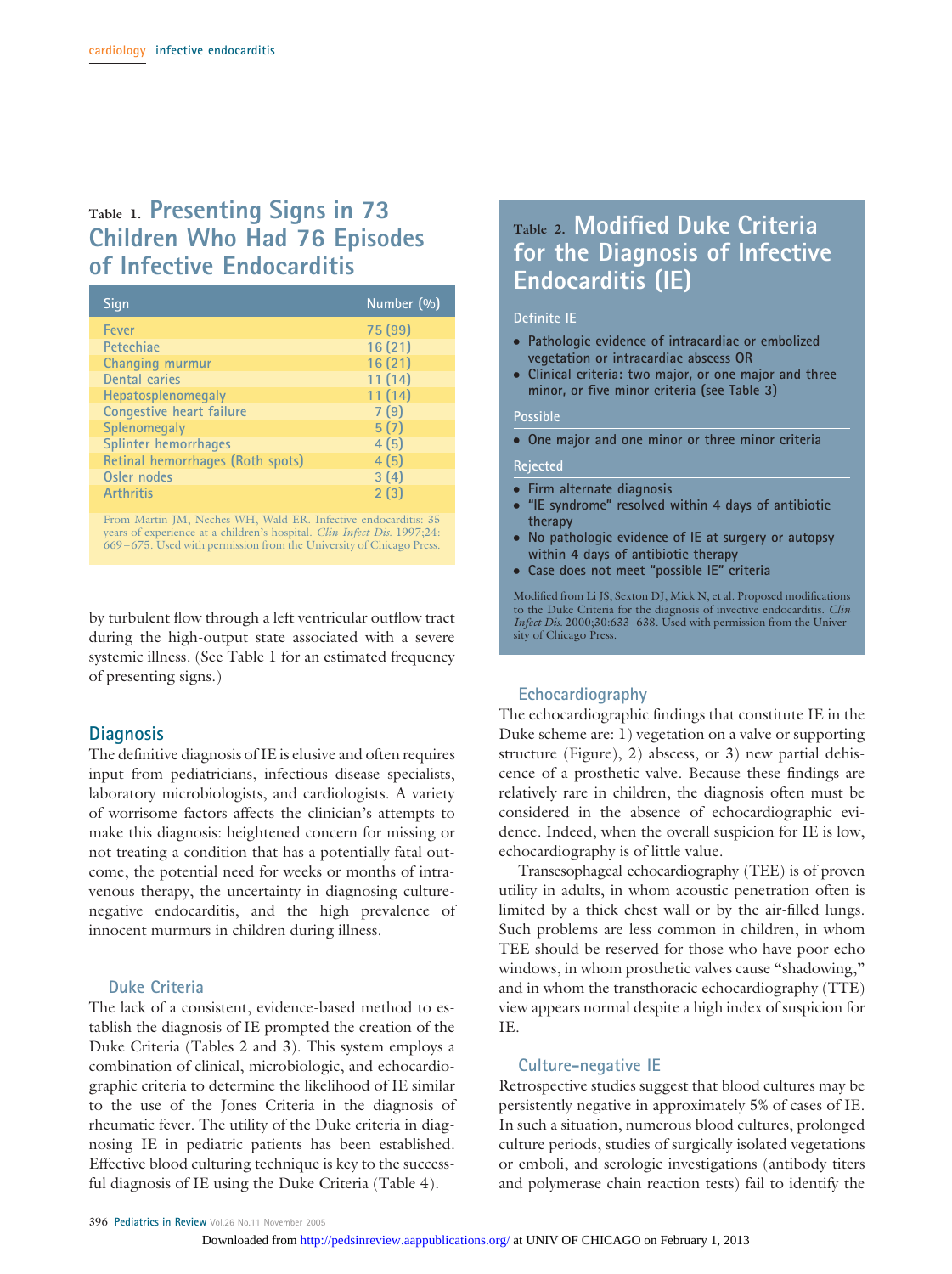# **Table 3. Modified Duke Criteria: The Clinical Criteria**

#### **Major Criteria**

- **Positive blood culture\***
- **Positive echocardiogram (vegetation, paravalvular abscess, or valve dehiscence after surgery)**
- **New valvular regurgitation (by auscultation, not echocardiogram)**

#### **Minor Criteria**

- **Predisposing heart condition (including prior IE)**
- **Injection drug use**
- **Fever (temperature** ≥100.4°F [38°C])
- **Major arterial emboli**
- **Septic pulmonary infarcts**
- **Mycotic aneurysm**
- **Intracranial hemorrhage**
- **Conjunctival hemorrhage**
- **Janeway lesions (painless hemorrhagic lesions on palms and soles)** ● **Glomerulonephritis**
	- **Osler nodes (painful lesions at fingertips)**
- **Roth spots (retinal hemorrhages)**
- **Positive rheumatoid factor**
- **Single positive blood culture**
- **Serologic evidence of active infection with an "organism consistent with IE"**

**Note: Splinter hemorrhages and erythrocyte sedimention rate are not criteria. Also, there are no "minor" echo criteria, ie, valvular regurgitation alone is not a criterion.**

\*A positive blood culture is a major criterion when 1) there is growth on two occasions of a microorganism "typical for" IE (eg, *Streptococcus viridans*, *Staphylococcus aureus*, or enterococcus), OR 2) there are "persistently postiive" blood cultures (two positive cultures from samples 12 h apart or three positive cultures drawn 1 h apart) of a microorganism "consistent with IE," such as *S epidermidis*, OR 3) *Coxiella burnetii* (Q fever) grows from a single blood culture or there is serologic evidence of *C burnetii* (IgG titer >1:800).

From Li JS, Sexton DJ, Mick N, et al. Proposed modifications to the Duke Criteria for the diagnosis of infective endocarditis. *Clin Infect Dis.* 2000;30:633– 638. Used with permission from the University of Chicago Press.

offending organism. Potential reasons for false-negative blood cultures are many:

- The causative organism is difficult to culture (fungi, anaerobes, or HACEK organisms)
- An insufficient volume of blood was inoculated into the culture medium

# **Table 4. Blood Cultures in Patients in Whom Infective Endocarditis (IE) is Suspected**

- **Likelihood of culturing the offending organism is related directly to the volume of blood obtained (1 to 3 mL in infants; 5 to 7 mL in older children)**
- **Not necessary to time blood sampling with fever because bacteremia in IE usually is continuous**
- **If child not ill, draw three aerobic cultures over the first day and hold antibiotics; if cultures are sterile after 24 hours, draw two cultures and hold for 2 weeks**
- **If child ill, draw three cultures, with 1 hour separating first and last, before administering antibiotics**

Modified from Ferrieri P, Gewitz MH, Gerber MA, et al. Unique features of infective endocarditis in childhood. *Pediatrics.* 2002;109:931–943.

- The patient received antibiotics before blood cultures were drawn
- The lungs "filtered out" bacteria originating from right-sided cardiac lesions
- Sequestration of the organism within a vegetation prevented its access to the blood stream



**Figure. Two-dimensional cardiac ultrasonography image of a large vegetation (Veg) adhering to the tricuspid valve. This 6-year-old female was known to have a hemodynamically insignificant ventricular septal defect (VSD). She presented with typical signs and symptoms of IE. Her IE was treated uneventfully, and 6 months later she had surgical closure of the VSD. LVleft ventricle, RVright ventricle, RAright atrium, LAleft atrium**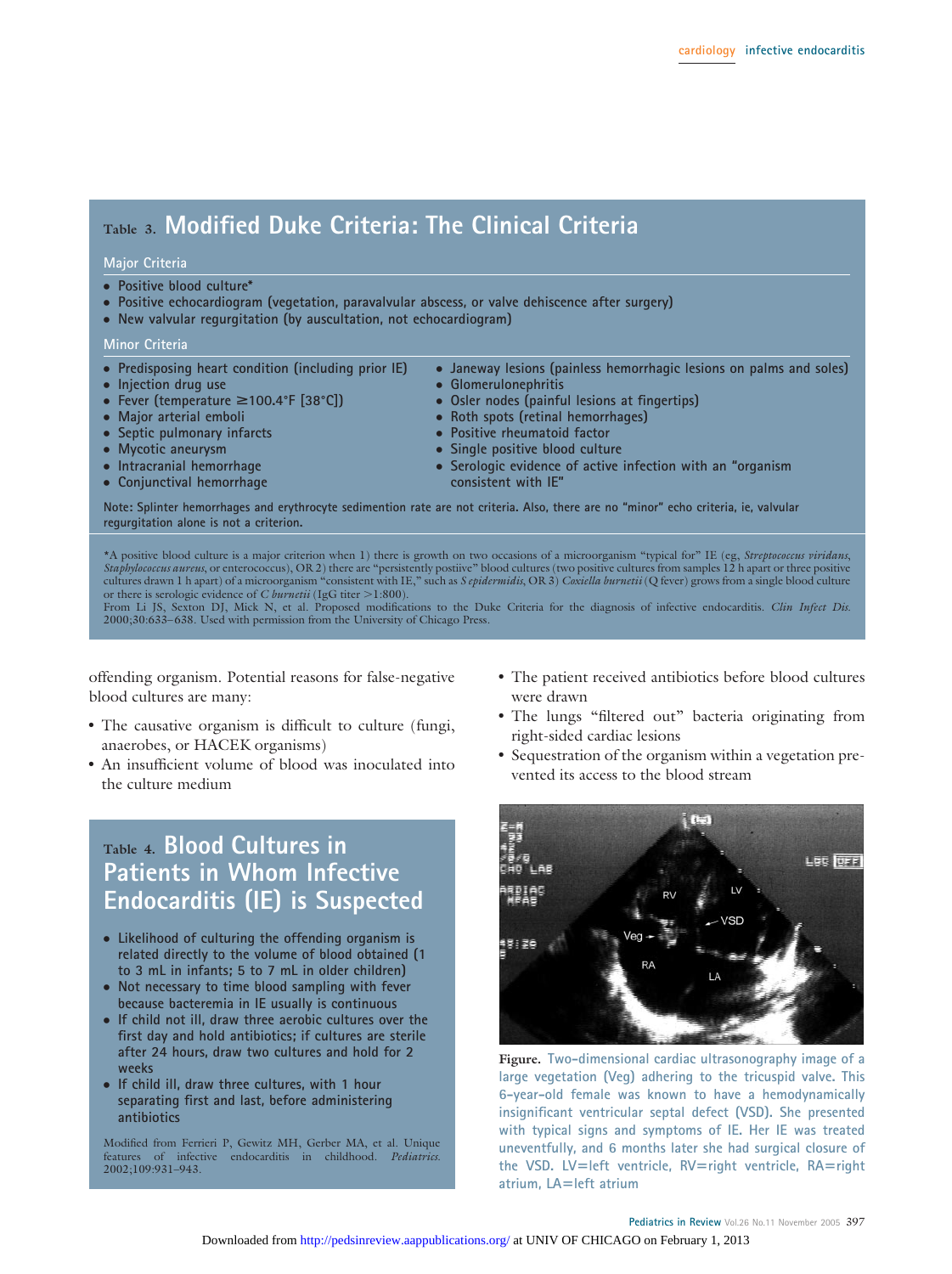The diagnosis of culture-negative endocarditis depends on a high degree of suspicion and indirect evidence. Therefore, a patient who has congenital heart disease and suggestive symptoms should be studied aggressively. Cardiac magnetic resonance imaging, radiolabeled white blood cell scans, or other types of nuclear imaging may be helpful.

#### **Management**

The Duke Criteria were designed to standardize diagnosis, but they provide little guidance for management. Although antibiotics are recommended for individuals who have "definite" IE, the need for treating "possible" or even "rejected" IE is not excluded in that scheme. The diagnosis and treatment of IE must be determined case by case. Management depends on assessing the reliability of the blood cultures, searching for underlying heart disease, and occasionally on determining, rather arbitrarily by consensus, the presence or absence of IE.

#### **Antibiotics**

If the patient who presumably has IE is ill and the pediatrician feels that antibiotics should be started before blood culture results are available, empiric treatment should be directed at the most common offenders: streptococci and staphylococci. A standard regimen is penicillin or ampicillin (or vancomycin, if allergic to penicillin) plus gentamicin. If an organism is isolated from the blood, susceptibilities should be determined. Emerging resistance patterns or elusive bacteria often complicate antibiotic choice, and help from infectious disease specialists is needed, especially for enterococcal infections. Therapy must be intravenous to attain persistently high bactericidal concentrations in relatively avascular valve leaflets and to penetrate infected thrombi. The usual course of therapy is 4 to 6 weeks, but infection of prosthetic valves and tissue may require longer treatment. New, as yet unvalidated, therapies include cyclosporine, linezolid, and teicoplanin (similar to vancomycin). There are intriguing reports of the successful use of recombinant tissue plasminogen activator to lyse intracardiac vegetations in severely ill infants. The investigators offered the hope of avoiding surgery in persistently symptomatic neonates.

#### **Surgery**

Indications for surgery during the acute phase of IE are continued bacteremia after 2 weeks of appropriate therapy, fungal vegetations, abscess formation, worsening heart failure (due to valvular regurgitation caused by ruptured leaflets or chordae), or systemic emboli. Patients eventually may require surgical intervention for chronic valvular stenosis or regurgitation caused by previous IE. IE related to a hemodynamically trivial ventricular septal defect warrants surgical repair following successful treatment of the infection (Figure).

#### **Discussion of Case Reports**

In Case 1, a boy has a new murmur and bacteremia. In this setting, the Duke Criteria help assess the likelihood of IE. The murmur represents a major criterion if it signifies valve disease. It may, however, be an innocent flow murmur brought about by a fever-caused hyperdynamic state. Fever and a single positive blood culture both are minor criteria. These findings, however, may be sufficient to establish the diagnosis of "possible" IE by the Duke criteria if the murmur is, in fact, significant. Consultation with a pediatric cardiologist is warranted to help determine if the murmur represents structural heart disease. TTE should be obtained if findings on the physical examination suggest valvular disease. Continued antibiotic therapy for the septic joint and possible osteomyelitis is warranted. If the murmur is found to be innocent, the pediatrician, cardiologist, and infectious disease specialist need to reassess the patient if the fever persists or if any other signs or symptoms of IE develop.

In Case 2, the presentation of a patient who has congenital heart disease, has a fever, and appears ill suggests fulminant IE, which is in contrast to the usual indolent presentation. Patients at high risk for IE include those who have tetralogy of Fallot or other complex cyanotic congenital heart diseases, prosthetic cardiac valves (including bioprosthetic and homograft valves), and flow jets through narrowed areas. Unsterile body piercing is dangerous for anyone; in the setting of congenital heart disease, however, it is potentially lethal. Ear piercing, often performed with suspect sterile technique in shopping malls, should be avoided in at-risk individuals. In this case, TTE quickly demonstrated the vegetation, verifying the diagnosis under the Duke Criteria, and appropriate treatment was initiated. The decision to proceed to surgery is always difficult and usually requires considerable effort by the nonsurgical caregivers to convince the surgeons to take an acutely ill and obviously infected patient to the operating room. In this child, continued deterioration despite appropriate medical therapy warranted a surgical approach. Evidence is substantial that in specific circumstances, surgical intervention in acute IE can be lifesaving.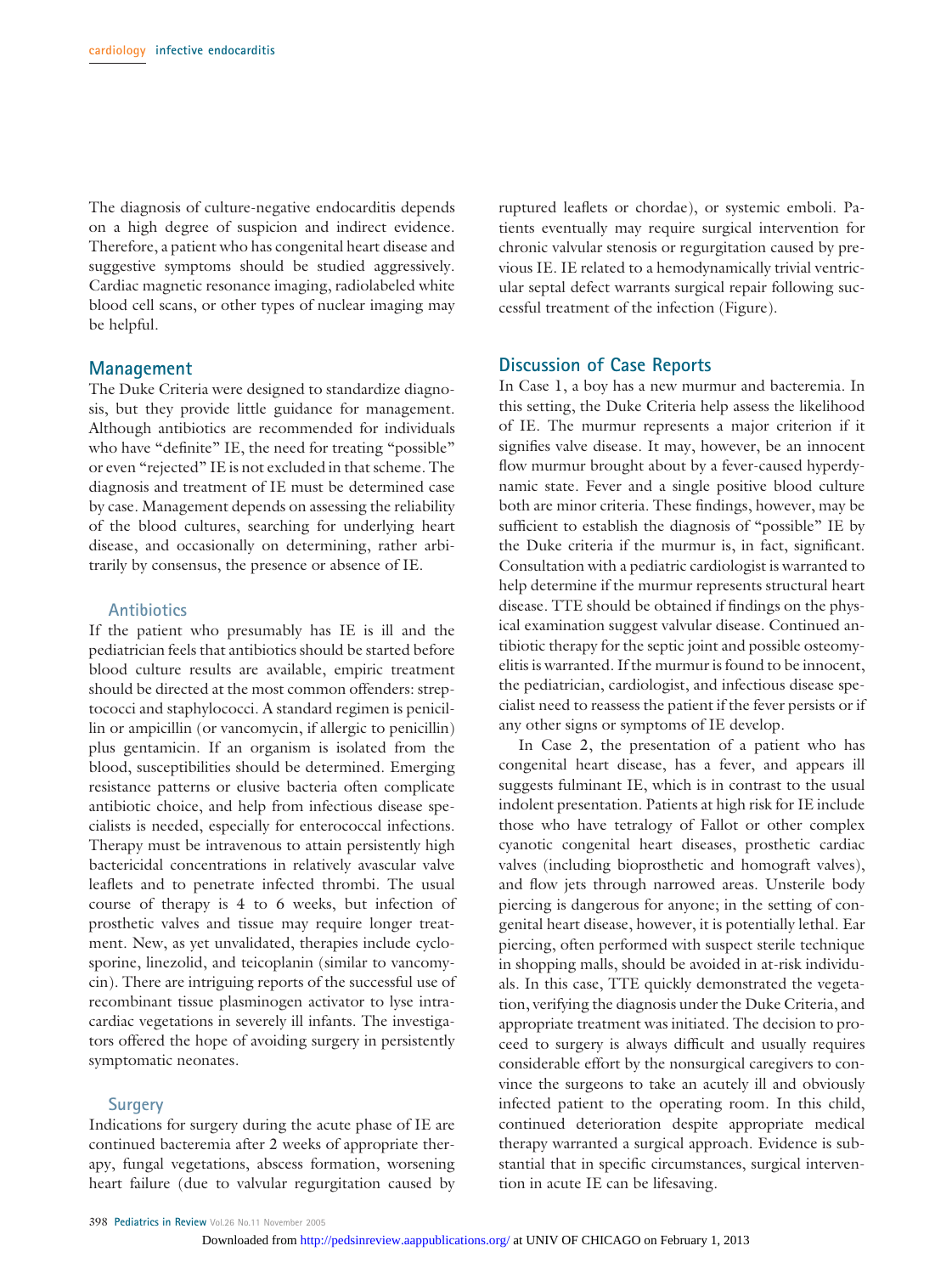#### **Prophylaxis**

The rationale behind antibiotic prophylaxis for IE is that certain medical or dental procedures can cause bacteremia and lead to endocarditis in patients who have heart disease and that antibiotics administered at the time of the procedure can prevent the disease. The guidelines published by the American Heart Association (AHA) for prophylaxis serve as the basis for treatment decisions by caregivers. It should be recognized, however, that direct evidence to support these recommendations is limited. According to the AHA, procedures that are likely to produce bacteremia involving IE-causing pathogens in susceptible patients should be targeted for antibiotic prophylaxis. Surgery that involves any mucosal surface or infected tissue is considered a risk. An important exception is heart surgery itself, in which antibiotic prophylaxis typically is given. The antibiotic regimen for prophylaxis depends on the procedure. Incision of oral, respiratory, or esophageal mucosa requires an antibiotic that is effective against *viridans* streptococci, making amoxicillin the first choice. Incision of intestinal or genitourinary mucosa requires a regimen effective against enterococcus; thus, intravenous ampicillin and gentamicin are used. The AHA's specfic recommendations have been published by Dajani and associates (see Suggested Reading).

#### **Prognosis**

The course of IE can be complicated by embolization to virtually any organ, depending on whether the disease involves the right or left side of the heart. Other problems include abscess formation, heart failure, heart block, and mycotic aneurysms. In one relatively recent study of pediatric IE, 13 of 73 patients died. Complications included valvular insufficiency (18%), surgical interventions (15%), pulmonary embolus (10%), arrhythmia (8%), stroke (8%), congestive heart failure (7%), seizures (4%), renal abscess (3%), and osteomyelitis (1%). Patients who have the highest risk for complications include those who have prosthetic valves, left-sided IE, *S aureus* or fungal IE, prior episodes of IE, duration of symptoms greater than 3 months, cyanotic heart disease, systemic artery-to-pulmonary artery shunts, and poor clinical response to antibiotics.

#### **Conclusion**

IE is an often considered, yet rare, diagnosis in children. The Duke criteria help guide the diagnosis and initial evaluation, but a high index of suspicion in persistently febrile patients is necessary. Pediatric cardiologists, infectious disease specialists, and cardiothoracic surgeons can aid in management.

#### **Suggested Reading**

- Dajani AS, Taubert KA, Wilson W, et al. Prevention of bacterial endocarditis: recommendations by the American Heart Association. *JAMA.* 1997;277:1794 –1801
- Ferrieri P, Gewitz MH, Gerber MA, et al. Unique features of infective endocarditis in childhood. *Pediatrics.* 2002;109: 931–943
- Levitas AS, Zucker N, Zalzstein E, et al. Successful treatment of infective endocarditis with recombinant tissue plasminogen activator. *J Pediatr*. 2003;143:649 – 652
- Martin JM, Neches WH, Wald ER. Infective endocarditis: 35 years of experience at a children's hospital. *Clin Infect Dis.* 1997;24:  $669 - 675$
- Morris CD, Reller MD, Menashe VD. Thirty-year incidence of infective endocarditis after surgery for congenital heart defect. *JAMA.* 1998;279:599 – 603
- Picarelli D, Leone R, Duhagon P, et al. Active infective endocarditis in infants and childhood: ten-year review of surgical therapy. *J Cardiac Surg.* 1997;12:406 – 411
- Tissieres P, Gervaix A, Beghetti M, Jaeggi ET. Value and limitations of the von Reyn, Duke, and Modified Duke Criteria for the diagnosis of infective endocarditis in children. *Pediatrics.* 2003; 112: e467–e471. Available at: http://pediatrics.aappublications. org/cgi/content/full/112/6/e467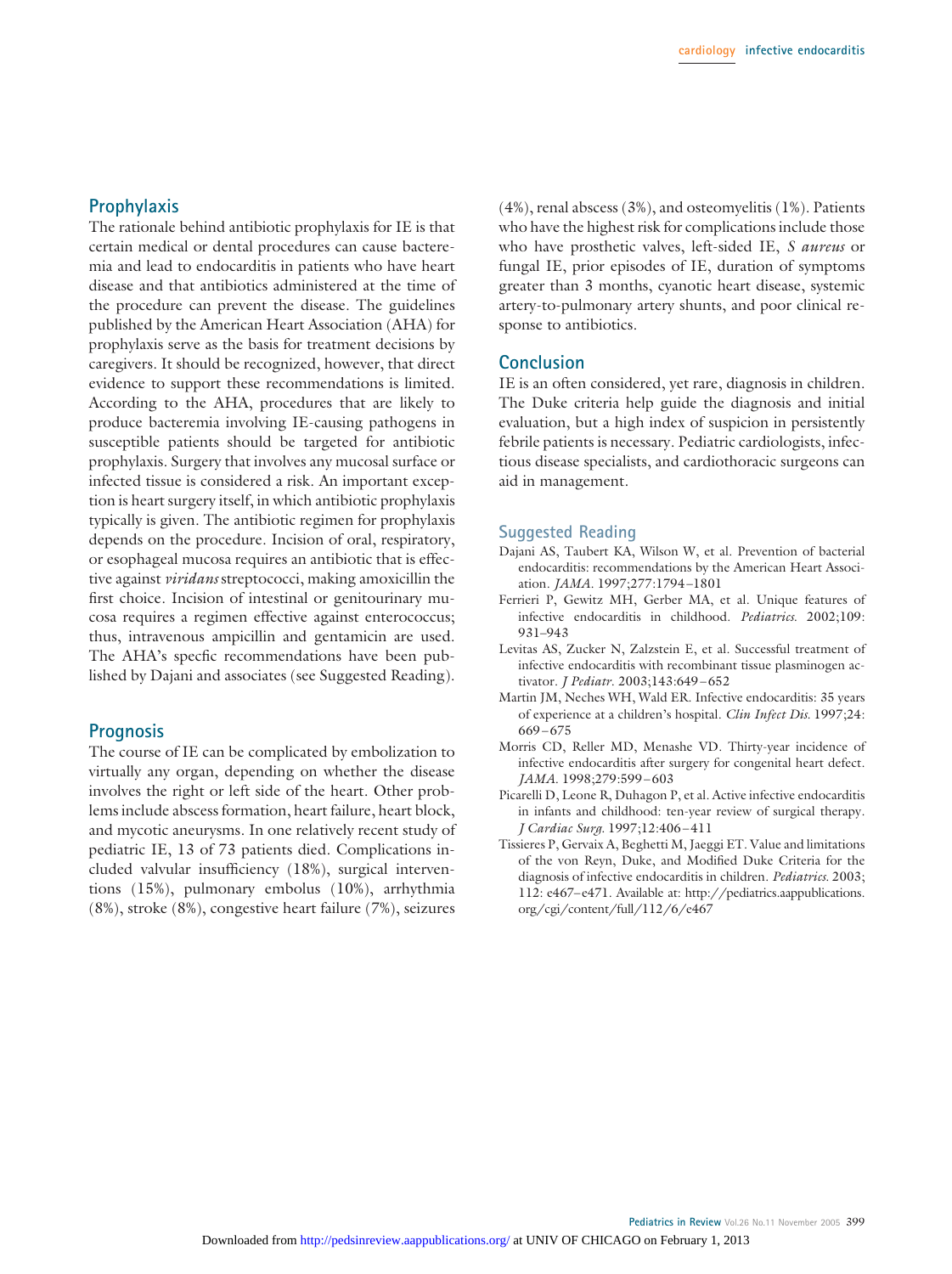# **PIR Quiz**

**Quiz also available online at www.pedsinreview.org.**

- **1. A 1-year-old male who has unrepaired tetralogy of Fallot comes to your clinic for a health supervision visit. His mother has heard that he should take antibiotics if he ever has to have surgery. According to the American Heart Association, which of the following procedures is considered to increase his risk of infective endocarditis the most?**
	- **A. Circumcision.**
	- **B. Endoscopy.**
	- **C. Routine dental cleaning.**
	- **D. Tonsillectomy and adenoidectomy.**
	- **E. Tympanostomy tube placement.**
- **2. Which of the following organisms most commonly causes infective endocarditis in children?**
	- **A. Aspergillus sp.**
	- **B. Haemophilus influenzae.**
	- **C. Staphylococcus epidermidis.**
	- **D. Streptococcus pneumoniae.**
	- **E. Streptococcus viridans.**
- **3. Which of the following presenting signs is associated most frequently with infective endocarditis in children?**
	- **A. Dental caries.**
	- **B. Fever.**
	- **C. Hepatosplenomegaly.**
	- **D. Janeway lesions.**
	- **E. Retinal hemorrhages.**
- **4. A 2-year-old boy is brought to the emergency department because of several days of fever and malaise. He appears ill and has a heart rate of 130 beats/min and normal blood pressure. Physical examination findings are unremarkable except for a III/VI systolic murmur and mild splenomegaly. His mother denies the presence of a murmur at previous examinations. You suspect infective endocarditis. Which of the following diagnostic methods should you order at this time to confirm your diagnosis?**
	- **A. A single 5-mL blood culture drawn at the time of fever.**
	- **B. Cardiac magnetic resonance imaging.**
	- **C. Polymerase chain reaction testing for Streptococcus viridans.**
	- **D. Three 5-mL blood cultures drawn 1 hour apart.**
	- **E. Transesophageal echocardiography.**